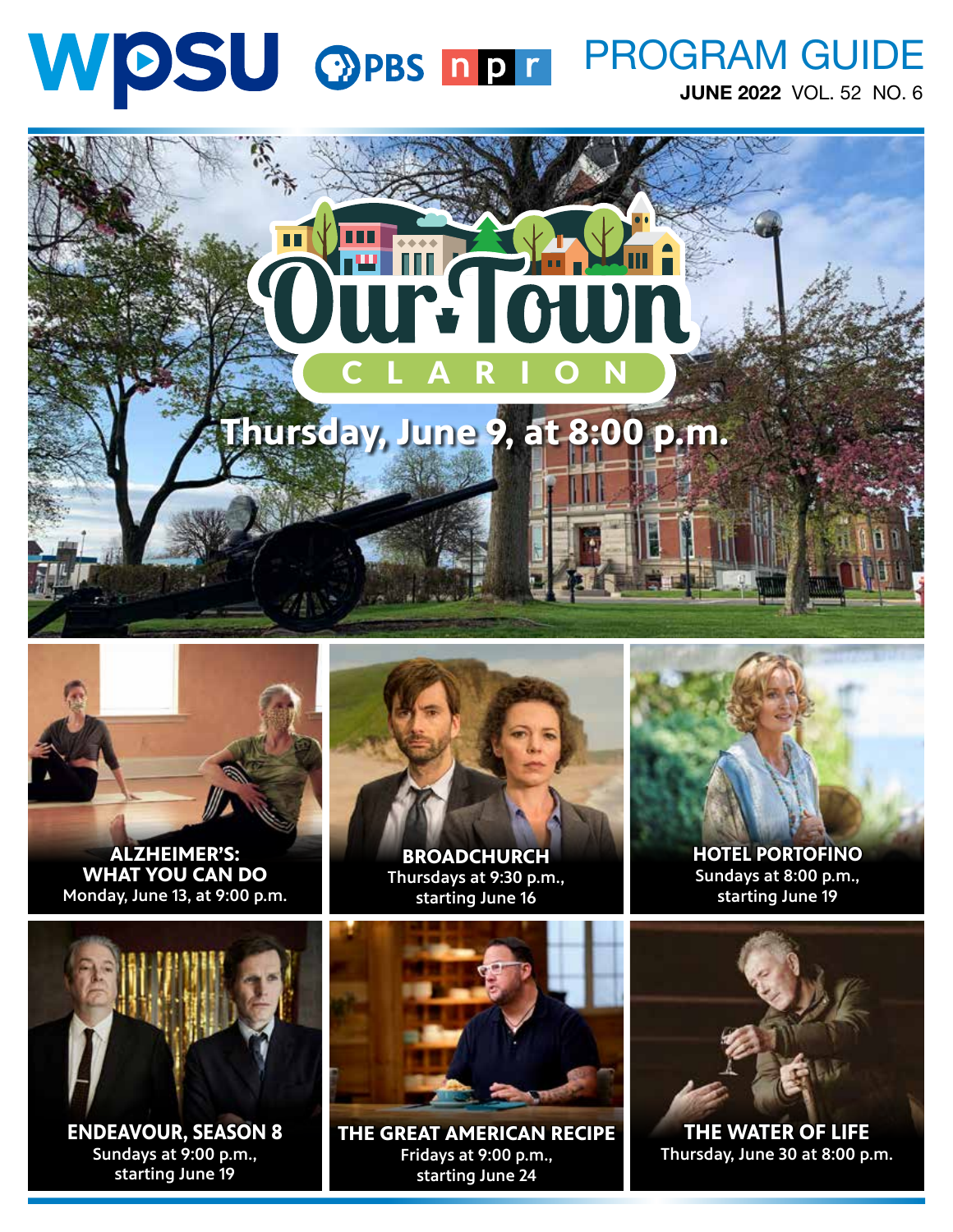#### WEDNESDAY, JUN 1

- 8:00 Nature *Equus: Story of the Horse: Chasing the Wind* 9:00 NOVA *Touching the Asteroid* 10:00 NOVA *Great Escape at Dunkirk*
- 11:00 Amanpour and Company

#### THURSDAY, JUN 2

- 8:00 Midsomer Murders *Red in Tooth & Claw* 10:00 Nitty Gritty Dirt Band: 50 Years and Circlin' Back
- 11:30 Amanpour and Company

#### FRIDAY, JUN 3

- 8:00 Washington Week
- 8:30 Firing Line with Margaret Hoover 9:00 American Masters *Joe Papp in Five Acts*
- 10:30 Italy Made with Love

#### SATURDAY, JUN 4

- 9:00 Nitty Gritty Dirt Band: 50 Years and Circlin' Back
- 10:30 Clint Black:
- Mostly Hits & The Mrs. 12:00 Benjamin Franklin
- *Join or Die (1706-1774)*
- 2:30 Benjamin Franklin *An American (1775-1790)*
- 5:00 PBS News Weekend
- 5:30 Paul Anka: His Hits and a Tribute to Frank Sinatra
- 7:00 Les Misérables 25th Anniversary Concert at the O2
- 11:00 Prince and the Revolution: The Purple Rain Tour

#### SUNDAY, JUN 5

- 9:00 Classic Gospel *David Phelps: Hymnal*
- 10:30 Straight No Chaser: The 25th Anniversary **Celebration**
- 12:00 Paul Anka: His Hits and a Tribute to Frank Sinatra
- 1:30 Rick Steves Why We Travel
- 2:30 The Queen's Garden
- 4:00 Italy Made with Love
- 5:30 PBS News Weekend 6:00 All Creatures Great and Small on Masterpiece *We Can But Hope*
- **7:15 All Creatures Great and Small on Masterpiece** *Semper Progrediens*
- 8:30 All Creatures Great and Small on Masterpiece *We Can But Hope*

 **9:45 All Creatures Great and Small on Masterpiece** *Many Happy Returns* 11:00 Luna & Sophie *A Subservient Ghost*

#### MONDAY, JUN 6

- 8:00 The Queen's Garden 9:30 The Hidden Map
- 11:00 Amanpour and Company

#### TUESDAY, JUN 7

 8:00 The Doo Wop Project 9:30 Straight No Chaser: The 25th Anniversary Celebration 11:00 Amanpour and Company

#### WEDNESDAY, JUN 8

 8:00 Nature *American Horses* 9:30 Little Feat at the Ryman 11:30 Amanpour and Company

#### THURSDAY, JUN 9

 8:00 Our Town: Clarion (2022) 10:30 The World of Wisdom & Wonder 11:30 Amanpour and Company

#### FRIDAY, JUN 10

- 8:00 Washington Week
- 8:30 Firing Line with Margaret Hoover
- 9:00 True Colors: LGBTQ+ Our Stories, Our Songs
- 11:00 Amanpour and Company

#### SATURDAY, JUN 11

- 9:00 The Hidden Map
- 10:30 Little Feat at the Ryman
- 12:30 Ed Slott's Retirement Freedom!
- 2:00 The Queen's Garden
- 3:30 True Colors: LGBTQ+ Our Stories, Our Songs
- 5:30 PBS News Weekend
- 6:00 Our Town: Clarion (2022) 8:00 Clint Black:
- Mostly Hits & The Mrs. 9:30 Prince and the Revolution:
- The Purple Rain Tour 11:00 David Bowie: Serious Moonlight

#### SUNDAY, JUN 12

 9:00 Les Misérables 25th Anniversary Concert at the O2

JUNE LISTINGS

- 1:00 Henry Louis Gates, Jr. Uncovering America
- 2:30 Mary Berry's Country House Secrets *Highclere Castle*
- 4:00 The Doo Wop Project
- 5:30 PBS News Weekend
- 6:00 Rick Steves Why We Travel
- 7:00 All Creatures Great and Small on Masterpiece *The Last Man In*
- **8:15 All Creatures Great and Small on Masterpiece** *Home Truths*
- 9:30 All Creatures Great and Small on Masterpiece *The Perfect Christmas*
- 11:00 Luna & Sophie *Belly Up*

#### MONDAY, JUN 13

- 8:00 Antiques Roadshow
- *Green Bay, Hour Three*
- 9:00 Alzheimer's: What You Can Do
- 10:00 Don Quixote in Newark
- 11:30 Amanpour and Company

#### TUESDAY, JUN 14

- 8:00 Finding Your Roots
- *This Land is My Land* 9:00 American Masters
- *Brian Wilson: Long Promised Road*
- 10:30 The Lodge
- 11:00 Amanpour and Company

#### WEDNESDAY, JUN 15

- 8:00 Nature
	- *Wild Florida*
- 9:00 NOVA *Polar Extremes*
- 11:00 Amanpour and Company

#### THURSDAY, JUN 16

- 8:00 Midsomer Murders *Death By Persuasion*
- 9:30 Broadchurch *Season 1, Episode 1*
- 10:30 Real Road Adventures *Zurich*
- 11:00 Amanpour and Company

#### FRIDAY, JUN 17

- 8:00 Washington Week
- 8:30 Firing Line with Margaret Hoover 9:00 Great Performances at the Met
- *Rigoletto* 11:30 Amanpour and Company

#### SATURDAY, JUN 18

- 9:00 This Old House
- 9:30 American Woodshop
- 10:00 The Garage with Steve Butler
- 10:30 Fishing Behind the Lines
- 11:00 GardenFit
- 11:30 Garden Smart
- 12:00 Roadtrip Nation: Skill Shift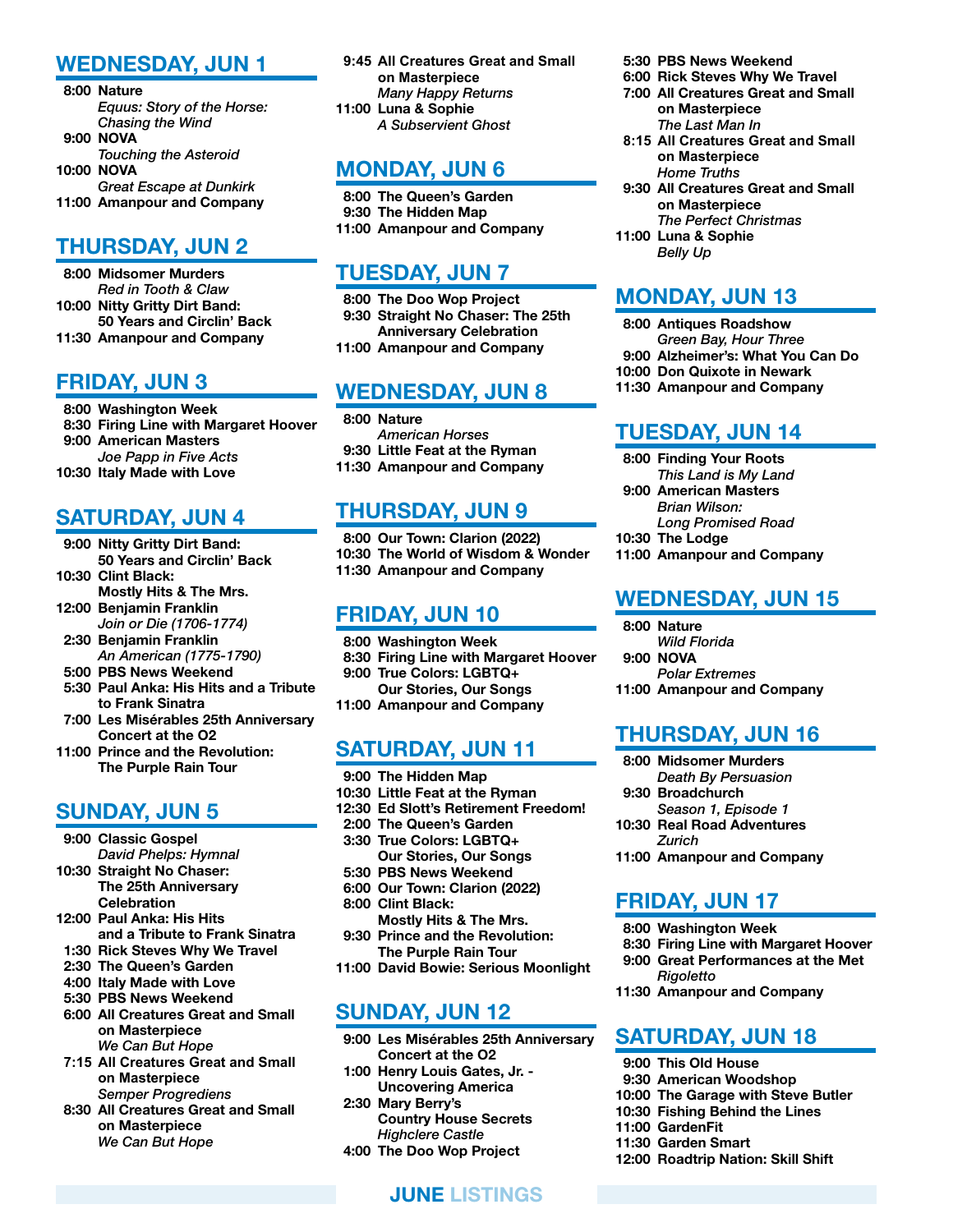- 1:00 Steven Raichlen's Project Fire
- 1:30 Christina Cooks: Back to the Cutting Board
- 2:00 Kevin Belton's Cookin' Louisiana
- 2:30 Cook's Country
- 3:00 The Bookstour
- 3:30 Epic Trails
- 4:00 Ireland with Michael
- 4:30 Real Road Adventures
- 5:00 Weekends with Yankee
- 5:30 PBS News Weekend
- 6:00 Antiques Roadshow Recut
- 6:30 Frank Ferrante's Groucho
- 8:00 Father Brown
- *The Enigma of Antigonish* 9:00 Death in Paradise
- *Dishing Up Murder* 10:00 Miriam and Alan: Lost in Scotland *Part 1 of 3*
- 11:00 Austin City Limits *Brittany Howard*

#### SUNDAY, JUN 19

- 9:00 Classic Gospel
- 10:00 Articulate with Jim Cotter
- 10:30 EcoSense for Living
- 11:00 Journeys in Japan
- 11:30 Trails to Oishii Tokyo
- 12:00 Dining with the Chef
- 12:30 Christopher Kimball's
- Milk Street Television
- 1:00 Taste of Malaysia with Martin Yan 1:30 Les Stroud's Wild Harvest
- 
- 2:00 Lidia's Kitchen
- 2:30 America's Test Kitchen
- 3:00 Craft in America 4:00 This Old House
- 4:30 Ask This Old House
- 5:00 MotorWeek
- 5:30 PBS News Weekend
- 6:00 Tell Me More with Kelly Corrigan
- 6:30 Father Brown
- **7:15 Scotland's Scenic Railways**
- 8:00 Hotel Portofino
- *First Impressions* 9:00 Endeavour on Masterpiece *Season 8: Striker*
- 11:00 Luna & Sophie *Foul Play*

#### MONDAY, JUN 20

- 8:00 Antiques Roadshow
- *Newport, Hour Two*
- 9:00 It's a Match
- 10:00 POV
- *Who Killed Vincent Chin?* 11:30 Amanpour and Company

#### TUESDAY, JUN 21

- 8:00 Finding Your Roots *Homecomings*
- 9:00 Jon Stewart:
- The Mark Twain Prize
- 10:30 Rosemary
- 11:00 Amanpour and Company

#### WEDNESDAY, JUN 22

 8:00 Nature *Sharks of Hawaii* 9:00 NOVA *Look Who's Driving* 10:00 Planet California *Rivers of Gold* 11:00 Amanpour and Company

#### THURSDAY, JUN 23

- 8:00 Midsomer Murders *The Curse of the Ninth* 9:30 Broadchurch *Season 1, Episode 2*
- 10:30 Real Road Adventures *Lucerne*
- 11:00 Amanpour and Company

#### FRIDAY, JUN 24

- 8:00 Washington Week 8:30 Firing Line with Margaret Hoover 9:00 The Great American Recipe *If I Were a Recipe* 10:00 American Anthems 10:30 If Everyone Knew
- 11:00 Amanpour and Company

#### SATURDAY, JUN 25

- 9:00 This Old House
- 9:30 American Woodshop
- 10:00 The Garage with Steve Butler
- 10:30 Fishing Behind the Lines
- 11:00 GardenFit
- 11:30 Garden Smart
- 12:00 Leisurama
- 1:00 Steven Raichlen's Project Fire
- 1:30 Christina Cooks: Back to the Cutting Board
- 2:00 Kevin Belton's Cookin' Louisiana
- 2:30 Cook's Country
- 3:00 The Great American Recipe
- 4:00 World's Greatest Cruises
- 4:30 Mary Berry's Simple Comforts
- 5:00 Weekends with Yankee
- 5:30 PBS News Weekend
- 6:00 The Centre County Report in Scotland
- 7:00 Elizabeth and Philip: Love and Duty
- 8:00 Father Brown *The Red Death*
- 9:00 Death in Paradise *The Blood Red Sea*
- 10:00 Miriam and Alan: Lost in Scotland *Part 2 of 3*
- 11:00 Austin City Limits *Rufus Wainwright*

#### SUNDAY, JUN 26

 9:00 Classic Gospel 10:00 Articulate with Jim Cotter 10:30 EcoSense for Living

JUNE LISTINGS

- 11:00 Journeys in Japan
- 11:30 Trails to Oishii Tokyo
- 12:00 Dining with the Chef
- 12:30 Christopher Kimball's Milk Street Television
- 1:00 Taste of Malaysia with Martin Yan
- 1:30 Les Stroud's Wild Harvest
- 2:00 Lidia's Kitchen
- 2:30 America's Test Kitchen
- 3:00 Craft in America
- 4:00 This Old House
- 4:30 Ask This Old House
- 5:00 MotorWeek
- 5:30 PBS News Weekend 6:00 Tell Me More with Kelly Corrigan
- 6:30 Father Brown

 8:00 Hotel Portofino *Lessons*

11:00 Luna & Sophie *A Grave Mistake*

MONDAY, JUN 27 8:00 Antiques Roadshow

 9:00 Hiding in Plain Sight *Part 1 of 2*

TUESDAY, JUN 28 8:00 Finding Your Roots *Hard Times* 9:00 Hiding in Plain Sight *Part 2 of 2*

11:00 Amanpour and Company

11:00 Amanpour and Company

WEDNESDAY, JUN 29

*The Whale Detective*

THURSDAY, JUN 30

*Season 1, Episode 3* 10:30 Real Road Adventures *The Schilthorn and Matterhorn Regions* 11:00 Amanpour and Company

This guide indicates scheduled programs at time of publication. Watch WPSU-TV's evening lineups or visit our website for program descriptions at wpsu.org/tv/schedules.

 8:00 The Water of Life 9:30 Broadchurch

*Great Electric Airplane Race*

8:00 Nature

9:00 NOVA

10:00 Planet California *Close Encounters* 11:00 Amanpour and Company

 **7:15 Scotland's Scenic Railways**

 9:00 Endeavour on Masterpiece *Season 8: Scherzo*

*Meadow Brook Hall, Hour One*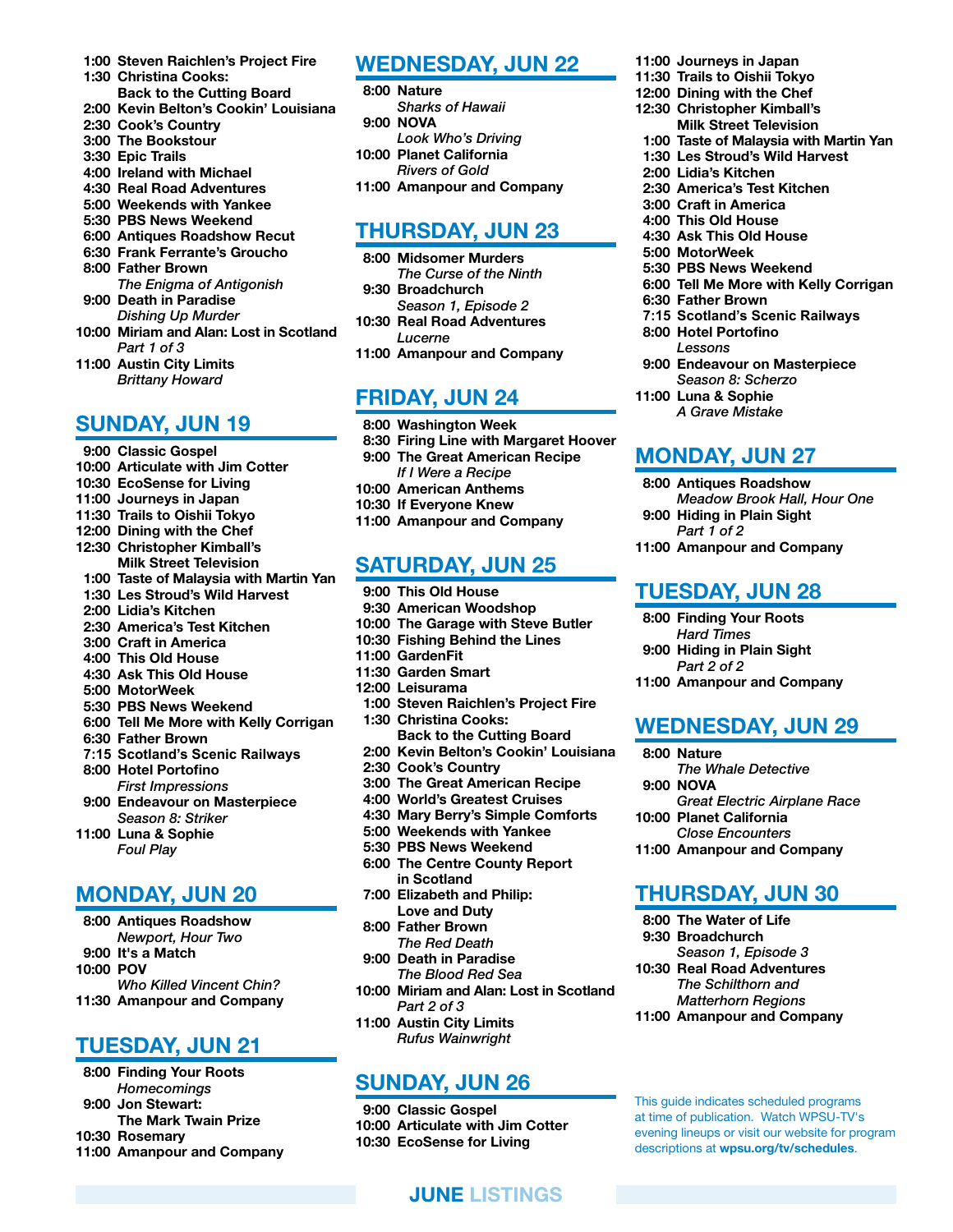### WPSU recognizes and thanks our KEYSTONE SOCIETY members for their annual support of WPSU.

Kevin and Catherine Alloway Anonymous (75) Hu Barnes Mary Lou Bennett Kate Bennett and Bruce Truitt Janelle Bessette and Keith Karako James Bloom and Marcy Garman Virginia Brickwedde Bob and Judy Butler James Cartey Dr. Bala Carver and Mr. Chad Carver Centre Lions Foresight Committee Kristine Clark and Craig Weidemann John M. and Julie Cleland Phil and Connie Coolick Judith A. Todd Copley and Stephen M. Copley Mimi Barash Coppersmith Jessica Currall and Larry Ullman David and Tina Dix Shari Edelson and Scott Dennison Leland and Renata Engel Cathryn Cronn Epp, Ph.D. Jackie Esposito Jim and Lisa Evans Joseph I. Ewaskiewicz VMD PhD Kimberlee L. Farina Bob and Ellen Frederick Kevin P. Furlong John and Marilyn Furry Blake and Linda Gall Dennis and Marilyn Gouran George and Jane Greer Cari and Andy Gustafson Dan and Amy Haworth Julie and Mark Holm Bob and Sonia Hufnagel Jeffrey A. Hughes Michael B. Husband and Judith A. Heberling Billy and Tracey Huston David and Paige Karr - Windy Hill Furniture Jeffrey Kern and Jerrilyn Muth Kern Sally T. F. Knapp Don and Cindy Koss Jo and Ed Lash Debbie and Jeff Leo

Jim Levin Elinor C. Lewis Allan W. Lugg Dawn S. Luthe and Gary W. Felton Joan M. Magistrella Rebecca Mahony Andrea M. Mastro Drs. Brent and Lisa May Debbie Meder and Larry Gohn Judith Milhous Robert Mincemoyer Betty Jane Mincemoyer Edward S. and Relda E. Newlin Wayne Osgood Diane and Carroll Osgood D. Brent and Cynthia Pasquinelli Gregory and Renée Petersen Jim and Ruth Gentilman Peterson Tom and Lynn Pierotti Pine Grove Hall Kathleen Postle Donna S. Queeney Barbara Rolls Gowen Roper and Susan Squier Dr. Keiko Miwa Ross Steve and Connie Schroeder Fred and Judy Sears Ron and Sue Smith Tom and Sara Songer Hoi and Barbara Suen Martha Swigart Fred C. Thompson Dr. Dennis W. Thomson Peter and Ann Tombros Joan and Steve Turns Stephen and Jennifer Van Hook Lydia and David Vandenbergh Drs. Lora and Howie Weiss Gladys A. Welty David Whiteman and Connie Kossan Nicholas Winograd and Barbara Garrison Dr. Kelly A. Wolgast Mary Wujek and Steve Ross Cal and Pam Zimmerman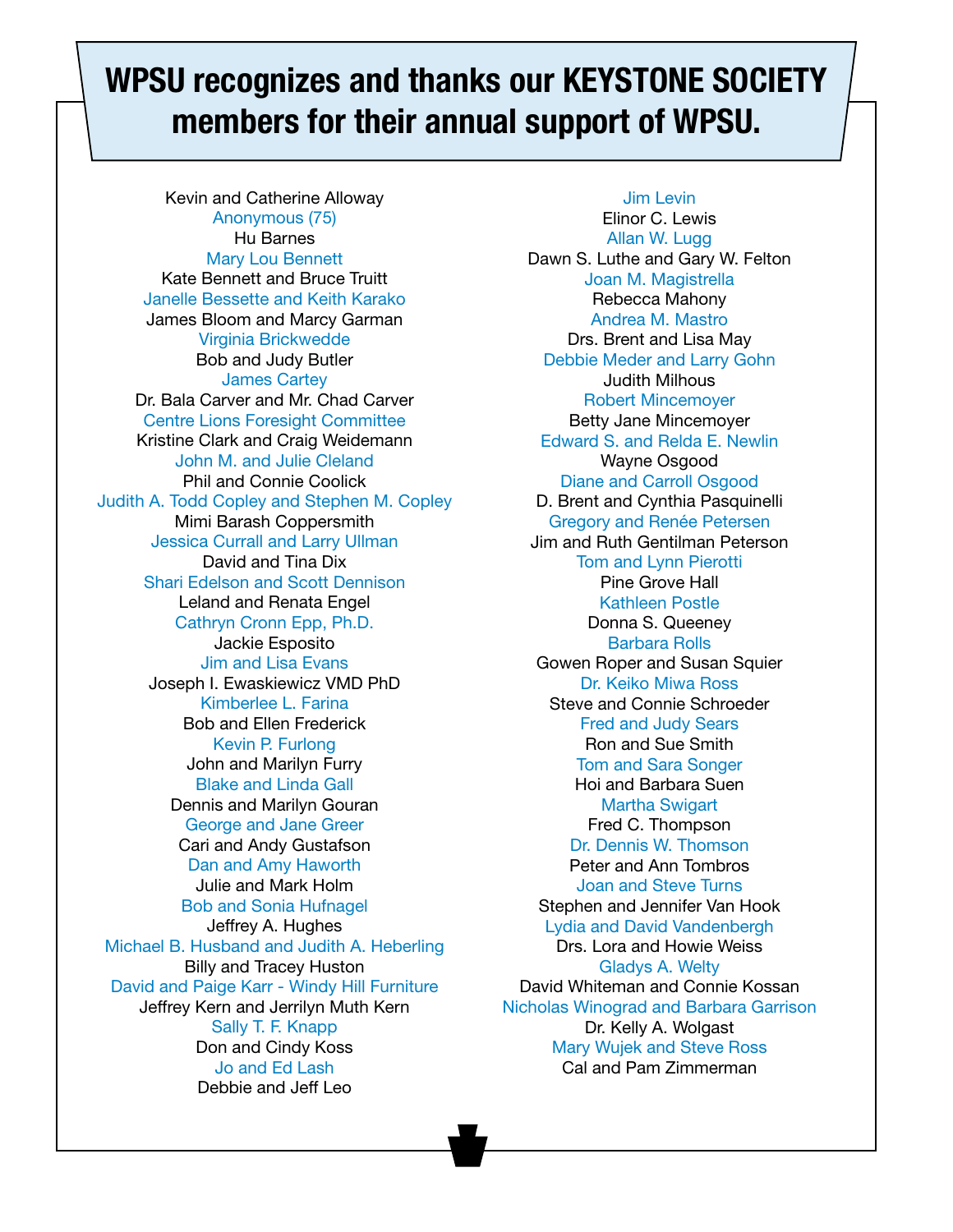# **WPSU COPBS**

LOCAL CONTENT AND SERVICE REPORT TO THE COMMUNITY

January 1–December 31, 2021

*"WPSU is such a valuable resource to our local community. I've grown up watching WPSU's children's programming and later have grown to greatly appreciate the news and entertainment offered by the [WPSU-FM] radio station. When I can't tune in, I stream. Now, my children are growing and learning with WPSU children's programming. So glad I can give a little back to ensure these resources continue to be available to generations to come. Thank you."* — TV donor, October 2021

*"We love WPSU and watch it more than any other station available to us."* — TV donor, July 2021

## **LOCAL VALUE**

#### **WPSU is a valuable educational resource in central Pennsylvania.**

WPSU is a trusted, communitybased convener and facilitator for public dialogue, a multi-platform content and information provider, a valued partner, and a connector that helps raise awareness and address local issues.

WPSU-TV delivers online and offline educational resources to students in the classroom and at home.

#### **SERVING**

1.3 million Pennsylvanians 24 counties 500,000 households 400,000 radio listeners 40,000 YouTube subscribers 12,000 Facebook followers 7,600 TV and radio members 104 school districts

**LOCAL SERVICE**

**MEDIA** WPSU original content NPR radio PBS television PBS KIDS livestream 3 WPSU-FM livestreams WPSU-TV livestream WPSU KIDS livestream YouTube streaming Direct TV Weather World streaming

#### **INFORMATION**

WPSU-FM local news Emergency alerts

#### **EDUCATION**

Pre-K–12 television and streaming Professional development Parent webinars Games, videos, and activities PBS LearningMedia online library Internships Graduate assistantships

#### **ENGAGEMENT**

Social media engagement In-person and virtual events Community calendar

**LOCAL IMPACT**

#### **WPSU's local services have a deep impact on our 24-county service area.**

#### **WPSU-TV**

**"***Hi WPSU! You make a difference in lives!! People are grateful for what you offer. Don't stop giving your best. Thanks!"* 

#### **WPSU-FM**

**"***We have listened to and supported WPSU-FM since it was born out of WPSX decades ago. We continue to enjoy and appreciate the programming. Among our favorites in addition to news and informational programs are 'The Folk Show,' 'Classical 24,' and 'Music from the Hearts of Space.' Thank you for continuing to bring light into our lives."*

#### **Your Learning Neighborhood**

*"Thank you so much for the STEM bags! The kids were so excited about the flying ball. We did the egg drop together in school. I really liked how we got these bags after the PSSAs. It was fun and kept the kids engaged."*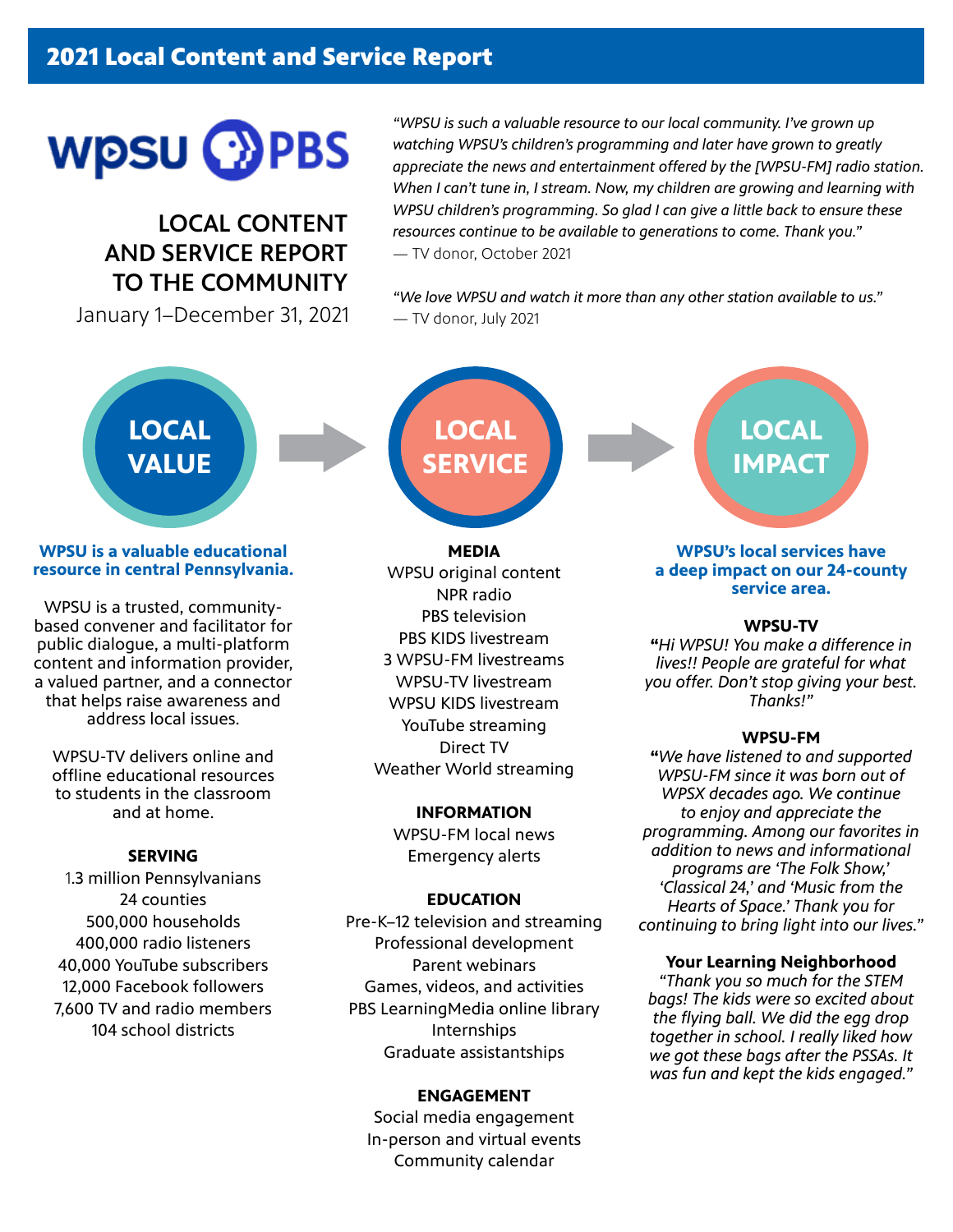

WPSU at Penn State is proud to be a vital media and education community service for our viewers and listeners across 24 counties in central Pennsylvania. Every day, we provide news, entertainment, and education to our neighbors through four television channels; public radio; three public radio livestreams; and WPSU-TV and WPSU KIDS livestreams, websites, and events.

Each spring, we reflect on accomplishments from the past year. As a station and with collaborations with our community partners, volunteers, and board, we fulfill our mission to spark discovery, enrich learning, and strengthen community through vibrant public media. This report offers a snapshot of our impact across the region in 2021.

#### **I. CREATING MEANINGFUL CONTENT**

Audiences greatly value content that reflects the diversity, legacy, and issues in Pennsylvania. WPSU is committed to investing in creating a welcoming, inclusive place to explore, learn, and share ideas through both local and global lenses.

#### **RADIO**

- America Amplified (3 episodes)
- BookMark (16 episodes)
- Health Minute (52 episodes)
- In Performance at Penn State (12 episodes)
- Pandemic, Year One (4 episodes)
- Poetry Moment (18 episodes)
- StateImpact Pennsylvania (14 episodes)
- Take Note (52 episodes)
- The Local Groove (12 episodes)
- COVID-19 local news coverage (109 stories)

#### **TELEVISION AND VIDEO**

- Conversations Live (9 episodes)
- Digging Deeper (9 episodes)
- The Investment (1 episode)
- Our Town (2 episodes)
- Science-U @ Home (1 episode)
- HumIn Focus (1 episode)
- Online videos (44 digital shorts)

#### **II. ACCELERATING ACCESS**

- WPSU-TV and WPSU KIDS livestreams
- WPSU TV, PBS KIDS, and FM app
- NPR One app and PBS Video app
- WPSU-FM, Jazz, and News/Classical livestreams

#### **III. SUPPORTING SCHOOL SUCCESS**

As needs and technology have changed, we have changed along with them. We have continued weekday Preschool–12 educational programming and paired it with online and printable resources.

Through the Pennsylvania PBS collaboration supported by funding from the Pennsylvania Department of Education, WPSU was able to create online videos, a virtual field trip website, an eight-week virtual summer camp, and teacher professional development webinars.

The datacasting initiative currently under construction will support distance learning. Using our television transmitter, teachers will be able to upload educational content and directly send it to the students' residences, without using an internet connection.

#### **IV. CONNECTING WITH COMMUNITIES**

Whether we are in-person or online, it is our priority to find ways to connect. More than 100 organizations and University partners collaborated with us, resulting in outreach to 20,400 people:

- 19 family events and screenings
- 18 documentary screenings with discussion
- 13 presentations
- 12 online cooking classes
- 9 parent/educator webinars
- 4 member events

#### **Brookville Pilot**

An important goal for us is to cultivate a network of diverse community perspectives, advocates, and collaborations to guide the creation and delivery of public media resources with real local impact. With this in mind, we started a pilot project in Brookville, Pennsylvania.

WPSU board members interviewed nine business and community leaders to learn about Brookville's strengths and needs. We plan to apply these insights across the service area to develop a consistent, sustainable, and inclusive presence to better understand the communities we serve.

For additional initiatives and information please visit our website, wpsu.org.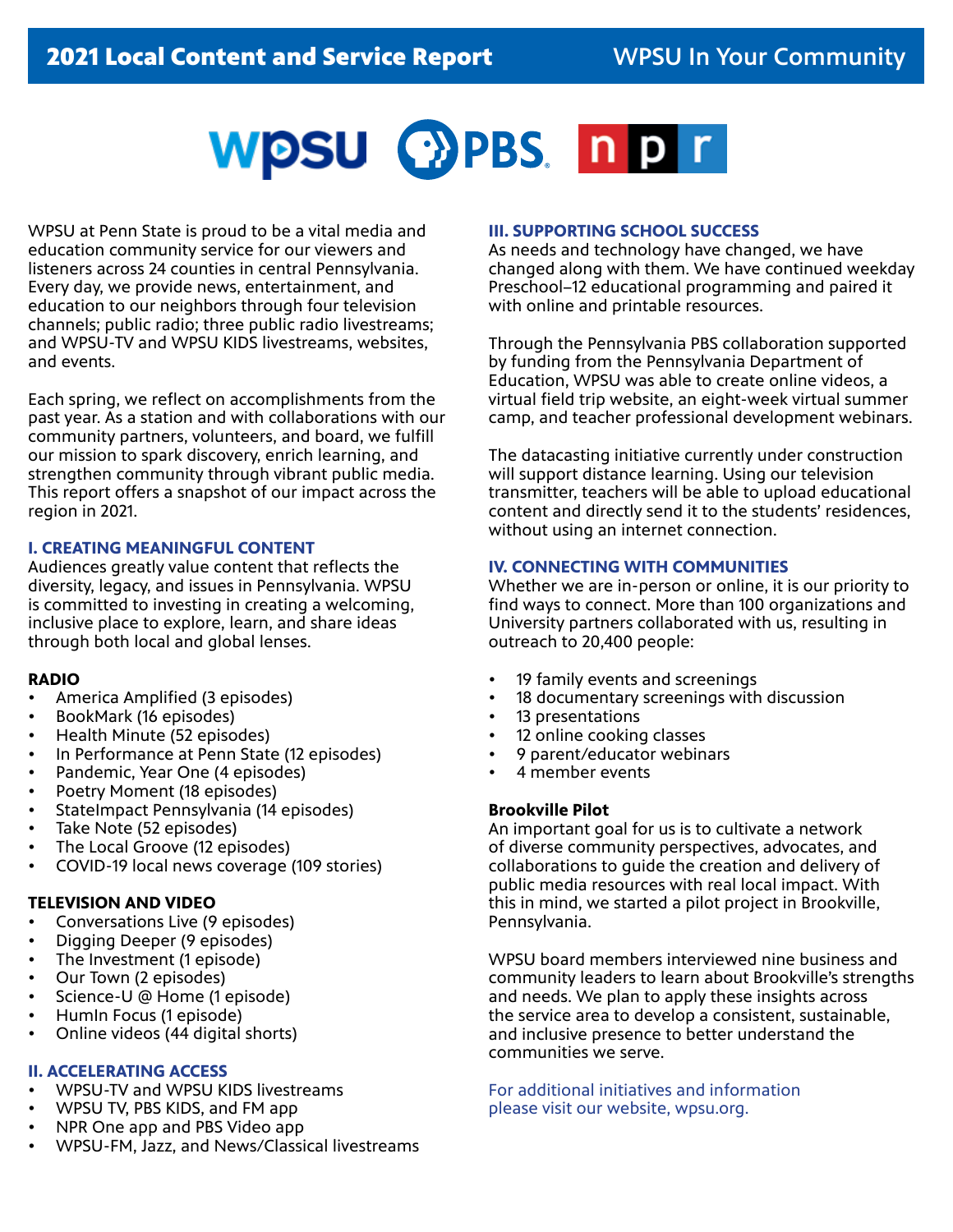### 2021 Local Content and Service Report **Community Collaborations**

**COMMUNITY** Alpha Fire Company Bellefonte Art Museum Bilger's Rocks Bonfatto's Italian Market & Corner Café **CenClear** Centre County Recycling and Refuse Authority Centre LifeLink EMS Discovery Space of Central PA Duck Donuts Engagement Scholarship Consortium Friends' Memorial Public Library Irving's Bagels Jefferson-Clarion Head Start, Inc. Kane Area Community Center Kane Area School District Kane Historic Preservation Society Lion Bash 2021/State College Borough Mid State Trail Association members Payne Church Penn's Cave Pennsylvania Partners for Children Pennsylvania Department of Education Pennsylvania State Education Association Pine Grove Hall

Portage Area Public Library Portage Area Youth Association Prospectors, Mount Nittany Rib Company Remake Learning Days of Central Pennsylvania Rotary Club of Portage, PA

Shaver's Creek Environmental Center

State College Police

The Allegheny Front The Makery The United States Space Force **WETA** 

YMCA of Centre County

#### **UNIVERSITY**

College of the Liberal Arts at Penn State Hope Moonshot Project Hubert H. Humphrey Fellowship Program Penn State Alumni Association Penn State College of Agricultural Sciences Penn State College of Education Penn State Eberly College of Science Penn State Frost Entomology Graduate Students Penn State Office of the President Penn State Ross and Carol Nese College of Nursing Penn State Sustainability Institute

The Arboretum at Penn State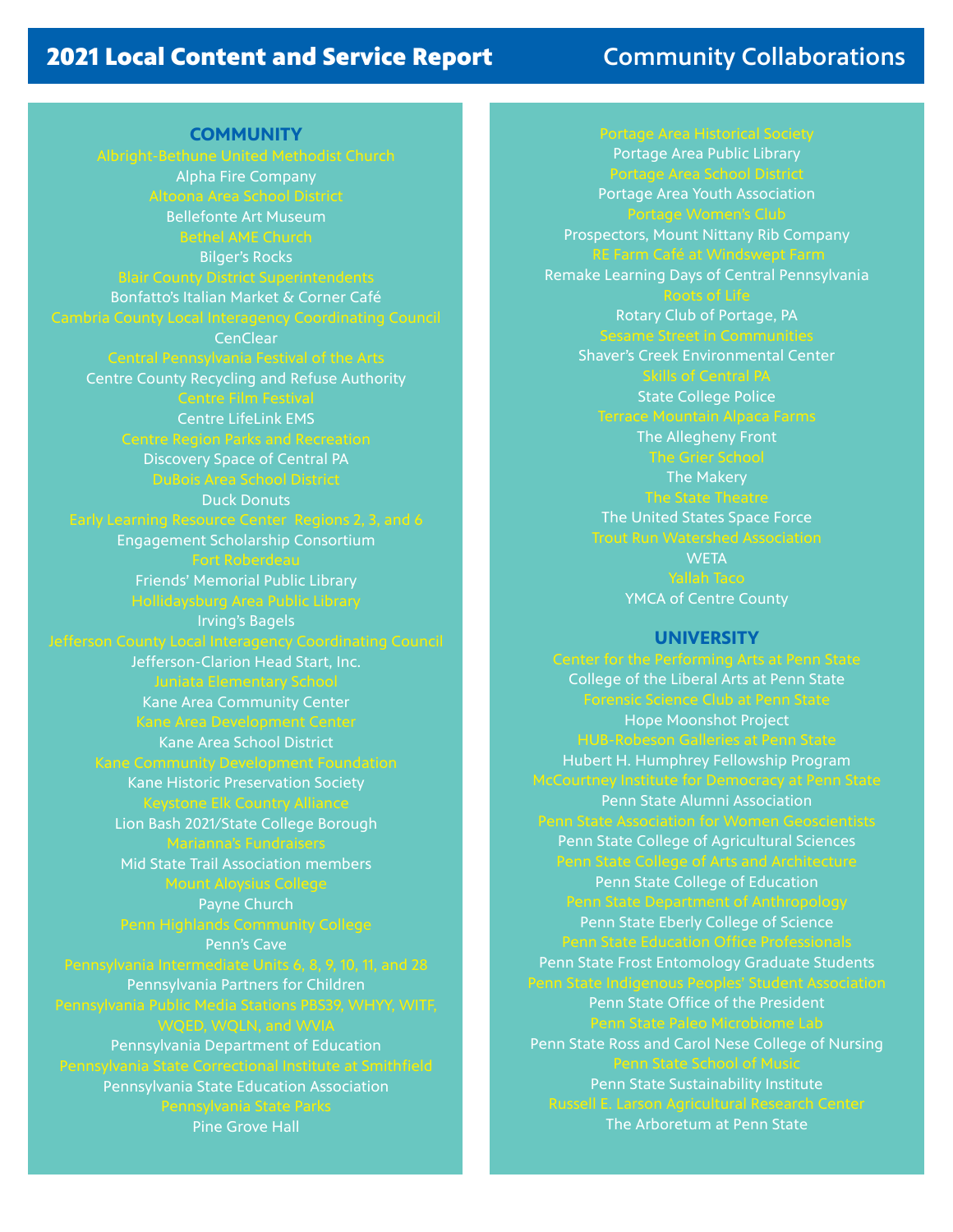### **2021 Local Content and Service Report Access 2021 Local Content and Service Report Access 2021 Local Education**

#### **YOUR LEARNING NEIGHBORHOOD**

#### **LEARNING AT HOME, IN SCHOOL, AND IN YOUR COMMUNITY**

Working with our Pennsylvania PBS partners across the state, we continued to align educational resources with PBS programming to supplement student learning at home, while supporting teachers and caregivers with resources for the classroom.

Working with community and Penn State partners, WPSU also provided free virtual and in-person events and activities and a series of professional workshops for educators and caregivers. In 2021, we reached more than 9,000 children, parents, and educators through:

- Family screenings
- Grab and Go bags • Eventapalooza event
- Geocaching Treasure Trek
- Humphrey Fellows videos • Educator webinars
- Virtual Summer Camp
- Parent webinars • Presentations
- Virtual Field Trips website
- **VIRTUAL SUMMER CAMP**



*Cassie and her kids make a fruit salad so that they can eat like an African Hornbill.*

Summer is a time of informal learning and exploration, but the pandemic continued to disrupt normal plans. WPSU engaged with students by creating another season of Virtual Summer Camp, featuring videos hosted by community partners. Campers explored topics related to all seven continents, focusing on one continent per week with a new video and themed activity each day for eight weeks.

Activities were designed for children ages three to eight, with family participation in mind. Our goal was to provide activities to keep children active and learning all summer. *wpsu.org/virtualsummercamp*

Visit wpsu.org/learn to explore all of our education resources and programs.

#### **GRAB AND GO BAGS**



*WPSU Grab and Go bag delivery to Altoona Area School District*

WPSU created and distributed 8,400 Grab and Go bags to students through Intermediate Unit (IU) partners and early childhood agencies across 20 counties. Sets of bags were themed for stress relief, STEM



education, and kindergarten readiness. WPSU also worked with IU6, IU8, IU9, and IU11 to distribute STEM, reading, and math bags to support summer camp activities. The project was funded by a Pennsylvania Department of Education grant.

We also created 2,100 free activity kits for our Virtual Summer Camp, Geocaching Treasure Trek, and to distribute through the Centre County YMCA Back to School Bash. WPSU collaborated with Skills of Central PA to pack the more than 10,500 bags.

#### **OFFLINE ACCESS TO LEARNING**

The COVID-19 pandemic exposed the challenges faced by students with no or limited access to high speed internet at home. Datacasting offers a way to bridge this gap by using our broadcast signal to transmit educational data with the potential to reach 104 school districts in our service area. By supplying families with a small, inexpensive antenna and receiver, we can enable students to download educational resources that are transmitted over the airwaves. Pennsylvania PBS stations are working with school districts and juvenile detention facilities to identify pilot locations for this technology.

*pennsylvaniapbs.org/learning-at-home/datacasting*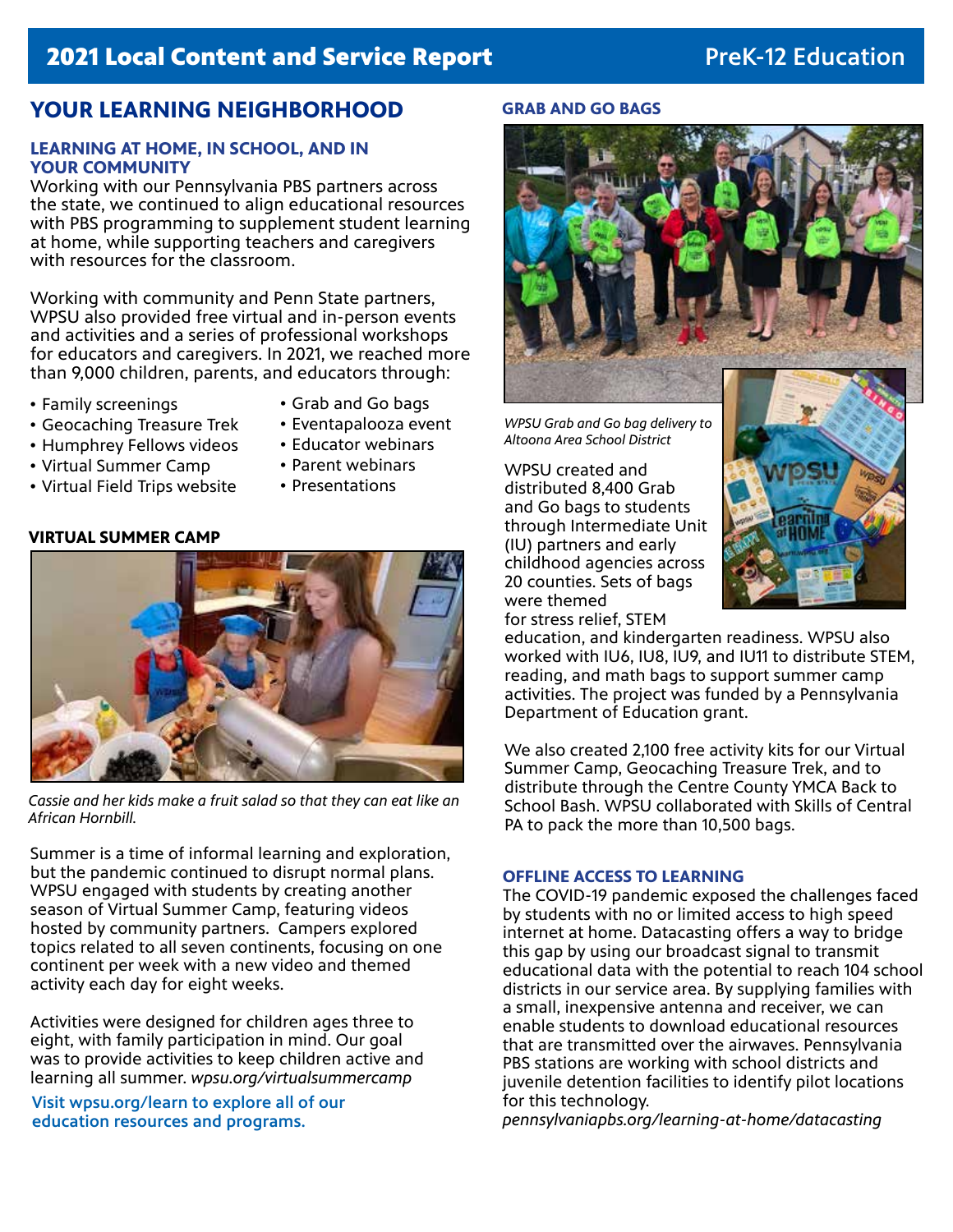#### **DIVERSITY AND INCLUSION**

#### **WPSU-TV**

**Conversations Live: A Special Conversation on Race Relations in Central Pennsylvania** — Hosted by WPSU's Anne Danahy, panelists discussed collaboration

and cooperation between the community and law enforcement; the relationship among race, racism, and power; race as a social construct; and unequal impacts and outcomes in education.



*wpsu.org/conversationslive*

#### **WPSU-FM**

**Trans in the Eyes of God** — a three-part series telling personal stories of transgender people of faith and where they are finding spiritual homes among America's religious traditions.

#### **Where We Come From: Our Histories, Our Voices**

— an audio and video series telling the stories of immigrant communities of color through a personal and historical lens.

#### **DIVERSITY DIGITAL SHORTS**

- *• Latin Festival 2021*
- *• Wisdom of the Ages* series
- *• Sizdeh Bedar 2021*
- *• Chinese New Year 2021*
- *• I'm Your Neighbor: Michael Davis*

#### **WORLD KITCHEN**

WPSU host Tamra Fatemi invites guest chefs to demonstrate how to make dishes from around the world while hearing about the cultures, history, and traditions each dish represents. Italian, Tunisian, Mexican, Polish, Turkish, Persian, Indian,



and Chinese were the featured international recipes in 2021. *wpsu.org/worldkitchen*

#### **WPSU SCREENINGS WITH DISCUSSION**

- *• Home from School: The Children of Carlisle*
- *• Searching for Sequoyah*
- *• The Black Church: This Is Our Story, This Is Our Song*



### **The Role of Black Churches in Central Pennsylvania**

WPSU invited members of the community to take part in a screening of the documentary *The Black Church: This Is Our Story, This Is Our Song* followed by an audience and panel discussion about the roles Black churches play in central Pennsylvania. Will Price moderated a panel discussion and took viewers' comments. *wpsu.org/blackchurch*

#### **EDUCATION RESOURCES AND WEBINARS**

**Anti-racism Resources** — a PDF list of resources from PBS and trusted partners to use as tools to support anti-racist learning and growth. *wpsu.org/learn*

#### **How to Talk to Kids about Race and Racism** — a

live virtual event with Sonia Manzano, known as Maria on *Sesame Street*, speaking about how parents, grandparents, aunts, uncles, and those working with children can learn how to talk to kids about race. *watch.psu.edu/maria*

**Hubert H. Humphrey Fellows** — a WPSU original classroom video series that explores countries and cultures through 2021 Humphrey Fellows presentations. *wpsu.org/hhhfellows*

**PBS LearningMedia** — WPSU curates this collection of free videos and activities for parents and educators to enrich learning. Content includes resources to celebrate heritage months and diversity and inclusion. Weekly emails are sent to parents and educators. *wpsu.org/learn*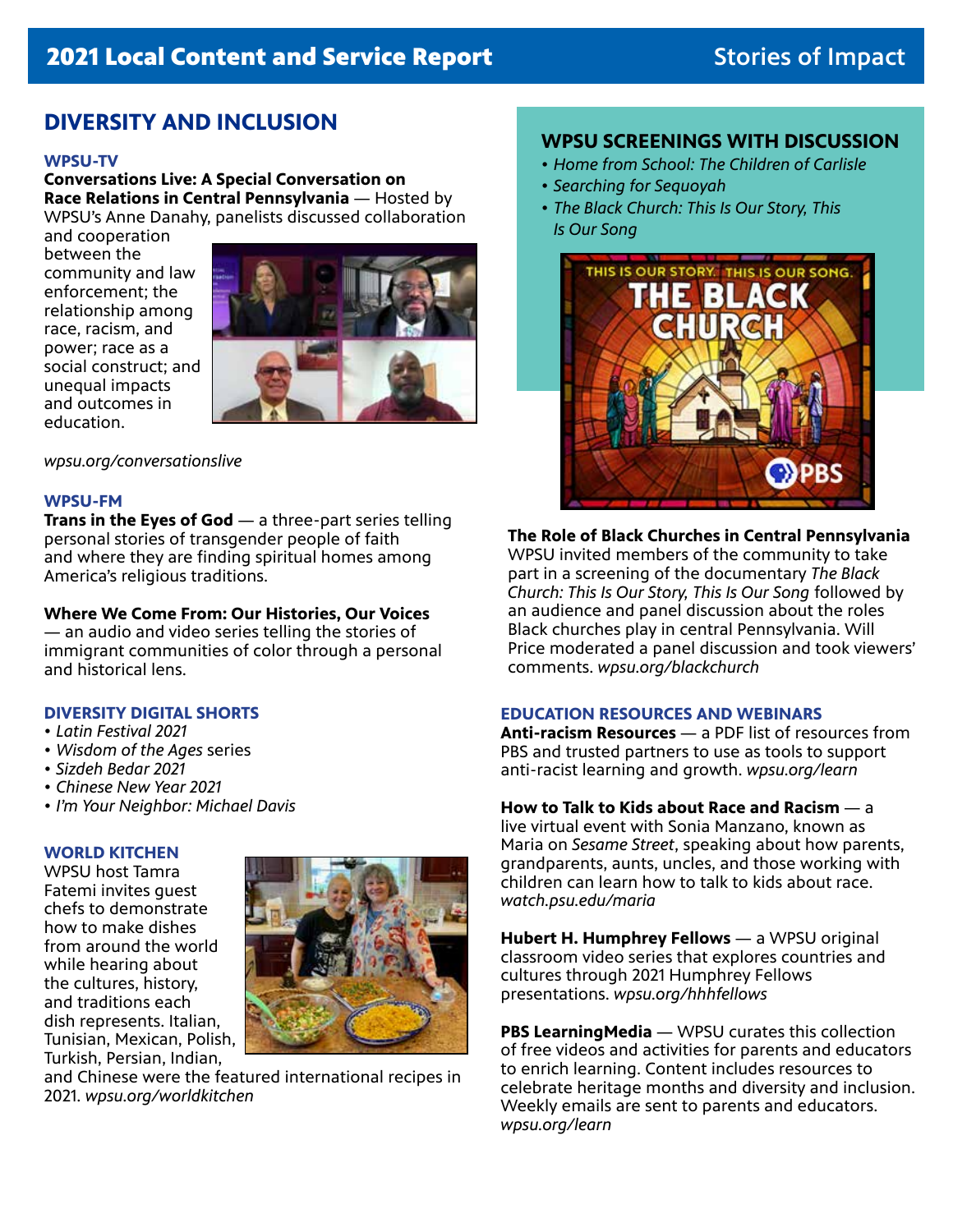### 2021 Local Content and Service Report WPSU In The Community 2021

WPSU creates stories from our community to share on television, radio, and online to bring a slice of life in central Pennsylvania to your family room, computer, and personal devices.

#### WPSU-TV COVERAGE





- 
- TV CABLE **TV TRANSMISSION**



*WPSU and Penn State Outreach staff assisted in painting a bridge that is part of the Columbus Chapel and Boal Mansion Museum 3-mile hiking trail system.* 



*Deyo Olorunnisola of State College was the guest chef for the online cooking class episode, "World Kitchen: Nigeria." Deyo is pictured here with two of her children.*



*The limited online series, "Adventures in Privy Diggng" follows Houtzdale resident Frank Harchak as he shares his passion for privy digging.*



*WPSU created the website Virtual Field Trips which explores Fort Roberdeau (pictured), Shaver's Creek Environmental Center, the Centre County Refuse and Recycling Authority, and a tour of WPSU production facilities.*



*WPSU invited community and Penn State groups to participate in Eventapalooza our family event held outside the Penn State Outreach Building in October 2021.*



*The education team presented PBS classroom resources to school districts including the DuBois Back to School In-Service in October 2021.*



*"Our Town Kane" premiered on WPSU-TV in September 2021, featuring stories about the people, places, and history of the town. This story featured the Devonie McCabe Kaytlin Sumner Library. photo provided.*



*Community Engagement Manager Carolyn Donaldson visited Johnstown Bottle Works.*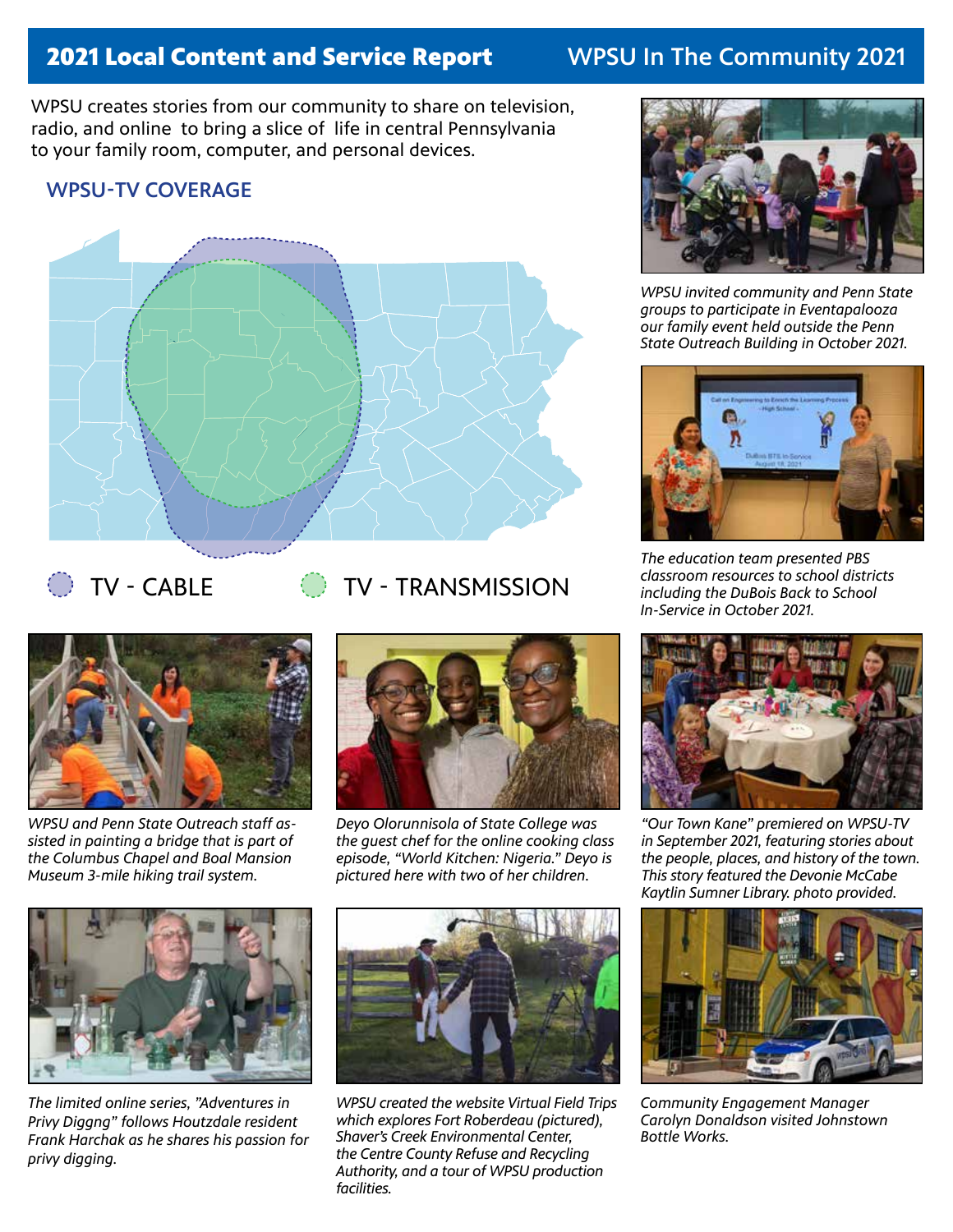#### **WPSU-TV OUR TOWN PORTAGE AND KANE 2021**

*"What a wonderful presentation! Thank you so much!"* 

*"I'm so grateful for the programming and services that WPSU provides for our community."*

*"When I was a child my grandfather took us to see the wolves of Kane, PA, on our way to Roulette, PA, to vacation at the hunting camp. We also visited the Ice Mines in Coudersport. Thanks for a trip down memory lane."*

#### **WPSU-FM TAKE NOTE**

*"Please give Min my compliments on her last 'Take Note.' The mental health report is such an important subject to cover, and she was as always SO well informed. I always listen up when I hear her voice."*

*"WPSU Radio/NPR is the voice of reason in the world today and she doesn't know where we'd be without it."*

#### **WORLD KITCHEN**

*"My 86-year-old mother and I have enjoyed watching all of the previous World Kitchen presentations — but separately and she has never actually done any of the cook-alongs. This week I realized I had about everything to make the recipes. So, I had her come over and we thoroughly enjoyed preparing the entire menu. We are pretty sure you have started something for us, and we look forward to another family cook-along and meal next month. Thank you for continuing this program!"*

#### **DOCUMENTARY SCREENINGS**

*"I sincerely appreciate all you do for the sustainability community and Penn State and beyond, and truly enjoyed the screening and discussion of the final H2O series. I have learned that the global water crisis is taking place right here, not just globally, and would just like to thank you and your respective organizations, the Sustainability Institute at Penn State, Penn State Water Council, and WPSU, for organizing and presenting a film to teach me this."*

#### **EDUCATION SERVICES**

*"Hi, we are loving this [Virtual Summer] camp and are so grateful that you're providing this service to the community, thank you!"*

*"The workshop got me thinking of unique ways to include media in the classroom. When I hear 'media in the classroom,' I think of watching videos or playing games to practice skills. But this got me thinking of other ways to use it, such as using media characters in writing or art projects and getting students to think critically about stories or images they see."*







*photo: H2O The Molecule that Made Us*



**This publication is available in alternative media on request.**

Penn State is an equal opportunity, affirmative action employer, and is committed to providing employment opportunities to all qualified applicants without regard to race, color, religion, age, sex, sexual orientation, gender identity, national origin, disability or protected veteran status. Produced by Outreach and Online Education Marketing U.Ed.OUT 22-WPSU-618803. Copyright © 2022 The Pennsylvania State University